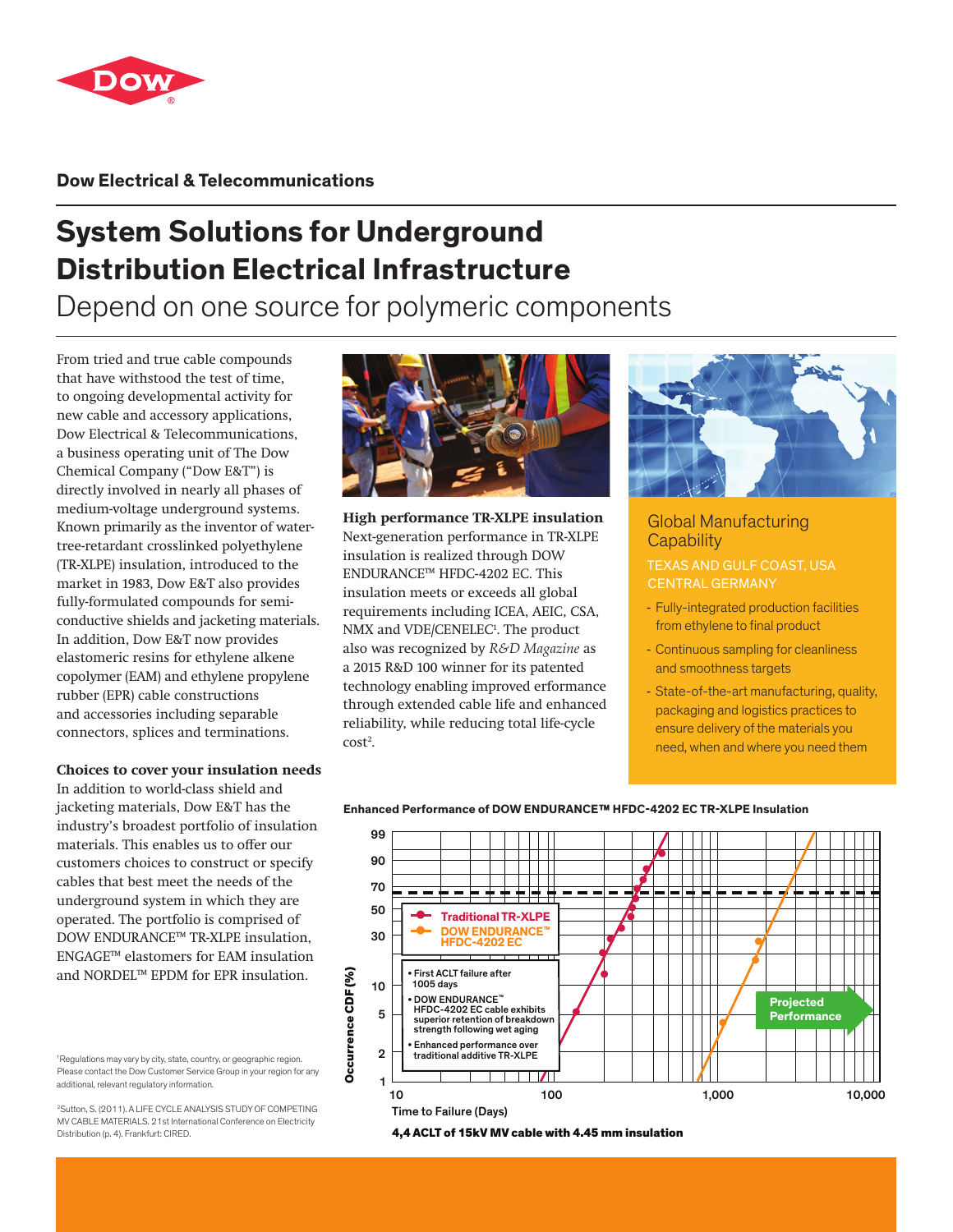#### - **DOW ENDURANCE™ Solutions**  - **for Distribution Power Cables**



### **Trust an industry leader**

Working together with our customers, Dow E&T has consistently demonstrated that using an engineered system of materials results in superior performance and reliability and can result in a lower total cost over the life of the system. We recommend pairing Dow insulation with Dow semi-conductive shield and jacketing materials to obtain the optimal result. For materials science-based system solutions for reliable, long-life power cables, trust an industry leader as a consistent and reliable source – trust Dow E&T.

| <b>Insulation</b>                  | Region                                                                                       | Africa, Middle East<br>& India | Asia Pacific | Europe | atin America | <b>Vorth America</b> |
|------------------------------------|----------------------------------------------------------------------------------------------|--------------------------------|--------------|--------|--------------|----------------------|
| <b>Material</b>                    | <b>Applications</b>                                                                          |                                |              |        |              |                      |
| <b>DOW ENDURANCE™ HFDC-4202 EC</b> | Enhanced long-life, water-tree-retardant, crosslinkable, polyethylene insulation<br>compound |                                |              |        |              |                      |
| DOW <sup>™</sup> HFDB-4201 EC      | Extra-clean, unfilled, crosslinkable, polyethylene insulation compound                       |                                |              |        |              |                      |
| DOW <sup>™</sup> HFDK-4201 NT      | Extra-clean, unfilled, crosslinkable, polyethylene insulation compound                       |                                |              |        |              |                      |
| DOW <sup>™</sup> HFDB-4202 NT      | Water-tree-retardant, crosslinkable, polyethylene insulation compound                        |                                |              |        |              |                      |
| DOW <sup>™</sup> HFDK-9253         | Low-sag, extra-clean, unfilled, crosslinkable, polyethylene insulation compound              |                                |              |        |              |                      |
| <b>DOW™ HFDA-9210 BK</b>           | Crack-resistant, black crosslinkable polyethylene insulation compound                        |                                |              |        |              |                      |
| DOW <sup>™</sup> HFDA-9217 BK      | Crack-resistant, black crosslinkable polyethylene insulation compound                        |                                | $\bullet$    |        | ٠            |                      |
| SI-LINK <sup>™</sup> DFDA-6451 NT  | Crosslinkable polyethylene for moisture-curable power cable insulation                       |                                | $\bullet$    |        | O            |                      |

| <b>Elastomers</b><br><b>Material</b> | noige<br><b>Applications</b>                                               | rica, Middle East<br>India | <b>Asia</b> Pacific | Europe | America<br>atin. | America<br>North |
|--------------------------------------|----------------------------------------------------------------------------|----------------------------|---------------------|--------|------------------|------------------|
| <b>ENGAGE™ 7447 EL</b>               | Polyolefin elastomer for EAM power insulation and semi-conductive compound |                            |                     |        |                  |                  |
| <b>ENGAGE™ 8452 EL</b>               | Polyolefin elastomer for EAM power insulation and semi-conductive compound |                            |                     |        |                  |                  |
| NORDEL™ IP 3722P EL                  | Hydrocarbon rubber for EPR power insulation and semi-conductive compound   |                            |                     |        |                  |                  |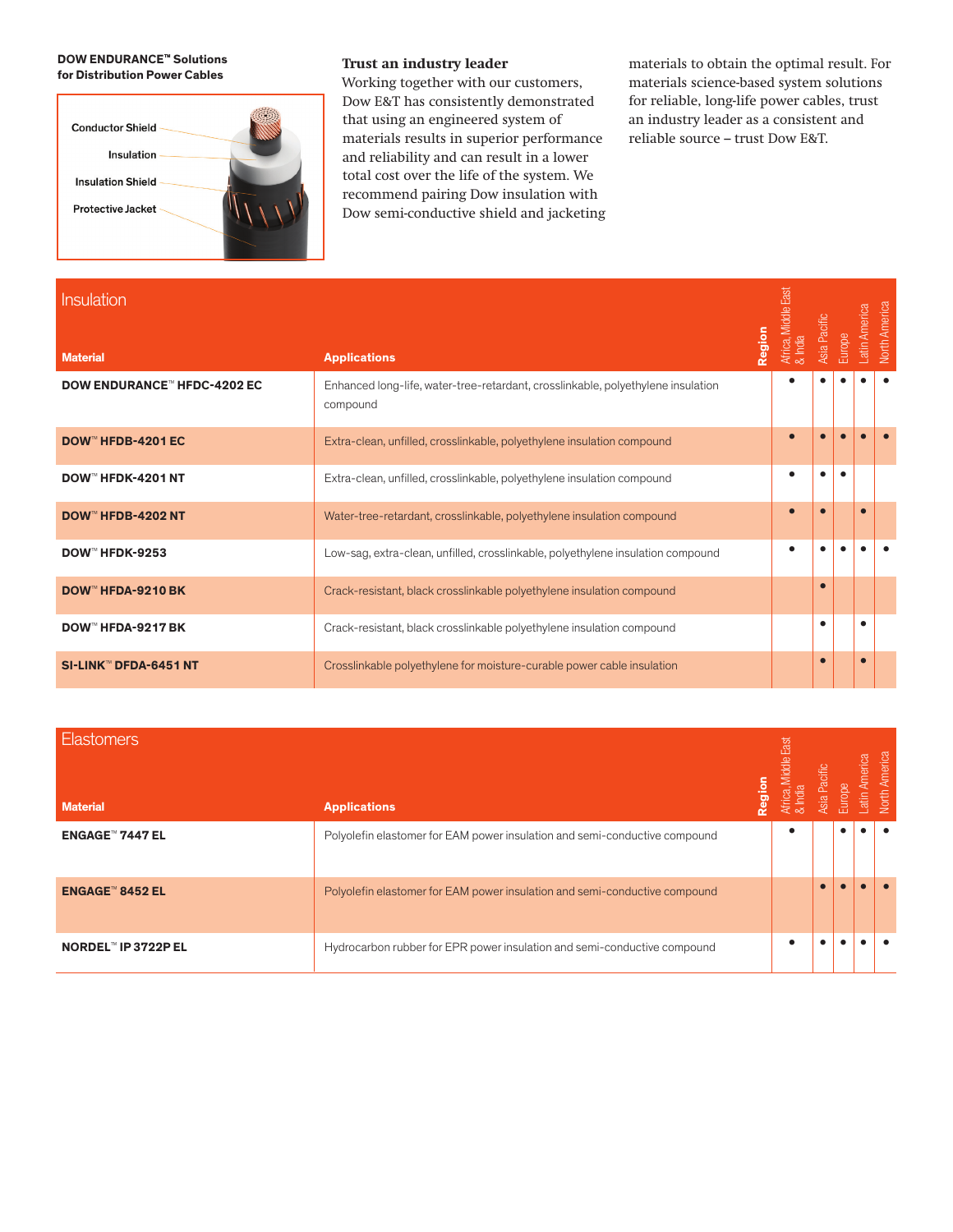| Semi-conductive Compounds             |                                                                                                                               | Africa, Middle E<br>& India | Asia Pacific |        | Latin America | <b>North America</b> |
|---------------------------------------|-------------------------------------------------------------------------------------------------------------------------------|-----------------------------|--------------|--------|---------------|----------------------|
| <b>Material</b>                       | Region<br><b>Applications</b>                                                                                                 |                             |              | Europe |               |                      |
| <b>DOW ENDURANCE™ HFDA-0580 BK</b>    | Conventional, crosslinkable semi-conductive shielding compound for use on<br>aluminum conductors                              |                             |              |        |               |                      |
| <b>DOW ENDURANCE™ HFDA-0581 BK</b>    | Conventional, crosslinkable semi-conductive shielding compound compatible with<br>aluminum and copper conductors              |                             |              |        |               |                      |
| <b>DOW ENDURANCE™ HFDB-0586 BK</b>    | Conventional, crosslinkable semi-conductive shielding compound compatible with<br>aluminum and copper conductors              |                             |              |        |               |                      |
| <b>DOW ENDURANCE™ HFDA-0587 BK</b>    | Conventional, crosslinkable semi-conductive shielding compound compatible<br>with copper and aluminum conductors              | $\bullet$                   |              |        |               |                      |
| <b>DOW ENDURANCE™ HFDK-0587 BK</b>    | Conventional, crosslinkable semi-conductive shielding compound compatible with<br>copper and aluminum conductors              |                             |              |        |               |                      |
| <b>DOW ENDURANCE™ HFDA-0800 BK EC</b> | Super-smooth, extra-clean, crosslinkable semi-conductive shielding compound<br>compatible with aluminum and copper conductors |                             |              |        |               |                      |
| <b>DOW ENDURANCE™ HFDA-0802 BK EC</b> | Super-smooth, extra-clean, crosslinkable semi-conductive shielding compound<br>for use on aluminum conductors                 |                             |              |        |               |                      |
| <b>DOW ENDURANCE™ HFDA-0693 BK</b>    | Strippable, crosslinkable semi-conductive insulation shielding compound for use<br>over crosslinked insulation                |                             |              |        |               |                      |

| <b>Jackets</b>                     |                                                       | Africa, Middle East <sup> </sup><br>& India | Asia Pacific |           | Latin America | <b>North America</b> |
|------------------------------------|-------------------------------------------------------|---------------------------------------------|--------------|-----------|---------------|----------------------|
| <b>Material</b>                    | Region<br><b>Applications</b>                         |                                             |              | Europe    |               |                      |
| DOW AXELERON™ GP-6059 BK CPD       | Black LLDPE compound for power cable jacketing        |                                             |              |           |               |                      |
| <b>DOW ENDURANCE™ DFDA-1375 RD</b> | Red LLDPE compound for identification of power cables |                                             |              |           |               |                      |
| <b>DOW ENDURANCE™ DHDA-7708 BK</b> | Black, semi-conducting LLDPE jacket compound          | $\bullet$                                   |              |           |               |                      |
| <b>DOW™ DFDA-7530 NT</b>           | Colorable LLDPE compound for cable jacketing          |                                             |              |           |               |                      |
| <b>DOW™ DFDK-6050 NT</b>           | Colorable LLDPE compound for cable jacketing          |                                             |              | $\bullet$ |               |                      |
| <b>DOW™ DGDA-1310 BK</b>           | Black HDPE compound for power cable jacketing         | $\bullet$                                   |              |           |               |                      |
| <b>DOW™ DGDA-1310 NT</b>           | Colorable HDPE compound for power cable jacketing     | $\bullet$                                   |              | $\bullet$ |               |                      |
| <b>DOW™ DGDK-6862 NT</b>           | Colorable HDPE compound for power cable jacketing     |                                             |              |           |               |                      |
| DOW™ DGDL-3479 BK                  | Black HDPE compound for power cable jacketing         |                                             | $\bullet$    |           |               |                      |
| <b>DOW™ DGDL-3479 NT</b>           | Colorable HDPE compound for power cable jacketing     |                                             |              |           |               |                      |